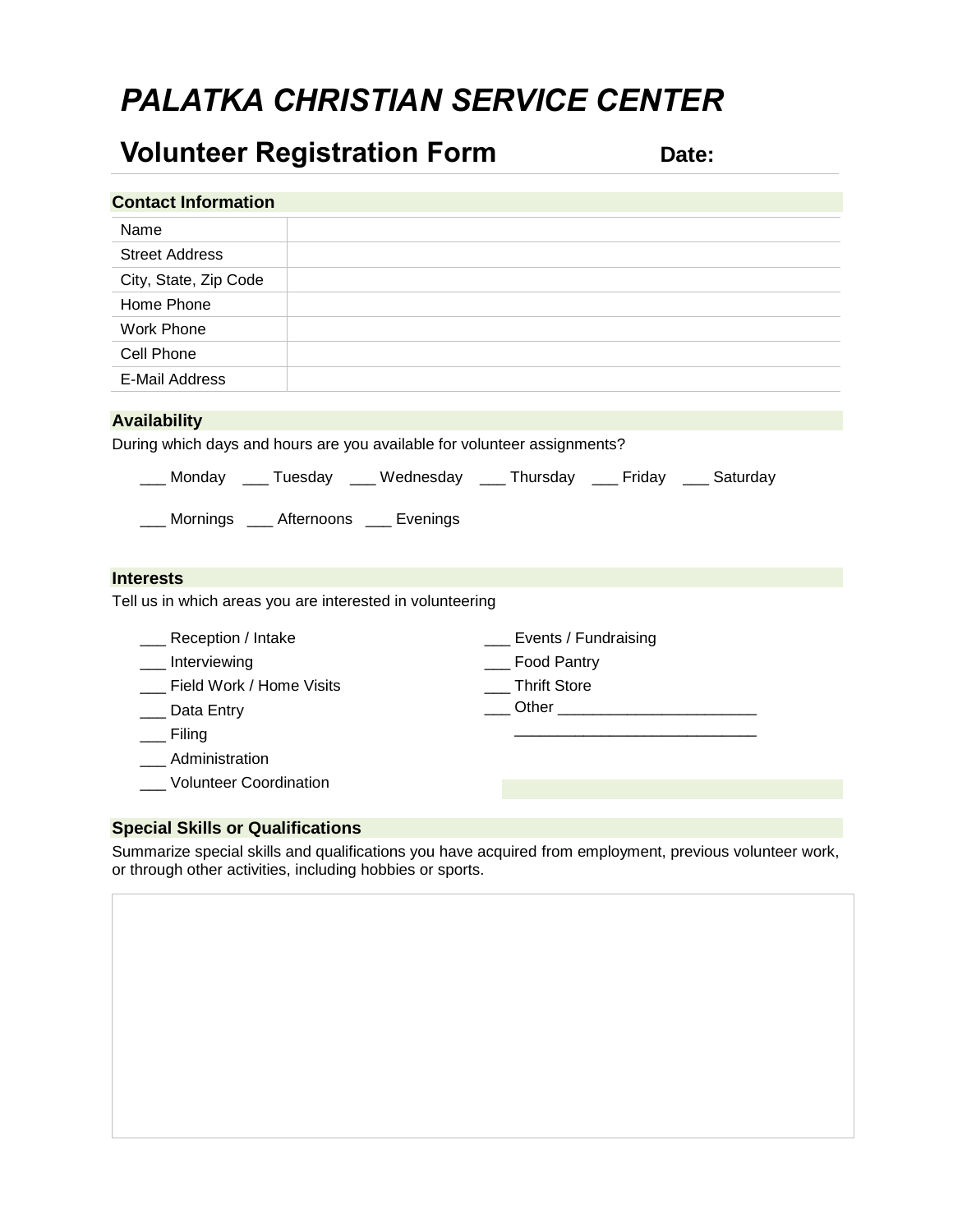#### **Previous Volunteer / Work Experience**

Summarize your previous volunteer / work experience.

### **Church Affiliation**

| Name                                 |     |    |  |
|--------------------------------------|-----|----|--|
| May we contact them for a reference? | Yes | Nο |  |
| <b>Phone Number</b>                  |     |    |  |
| Pastor                               |     |    |  |

#### **Person to Notify in Case of Emergency**

| Name                  |  |
|-----------------------|--|
| <b>Street Address</b> |  |
| City, State, Zip Code |  |
| Home Phone            |  |
| Work Phone            |  |
| Cell Phone            |  |
| <b>E-Mail Address</b> |  |
| Relationship          |  |

#### **Criminal History**

Have you ever been charged, convicted of, or pled guilty to a crime, either a misdemeanor or a felony (including but not limited to drug-related charges, child abuse, other crimes of violence, theft, or motor vehicle violations)? \_\_\_ Yes \_\_\_ No If "Yes", please explain fully: